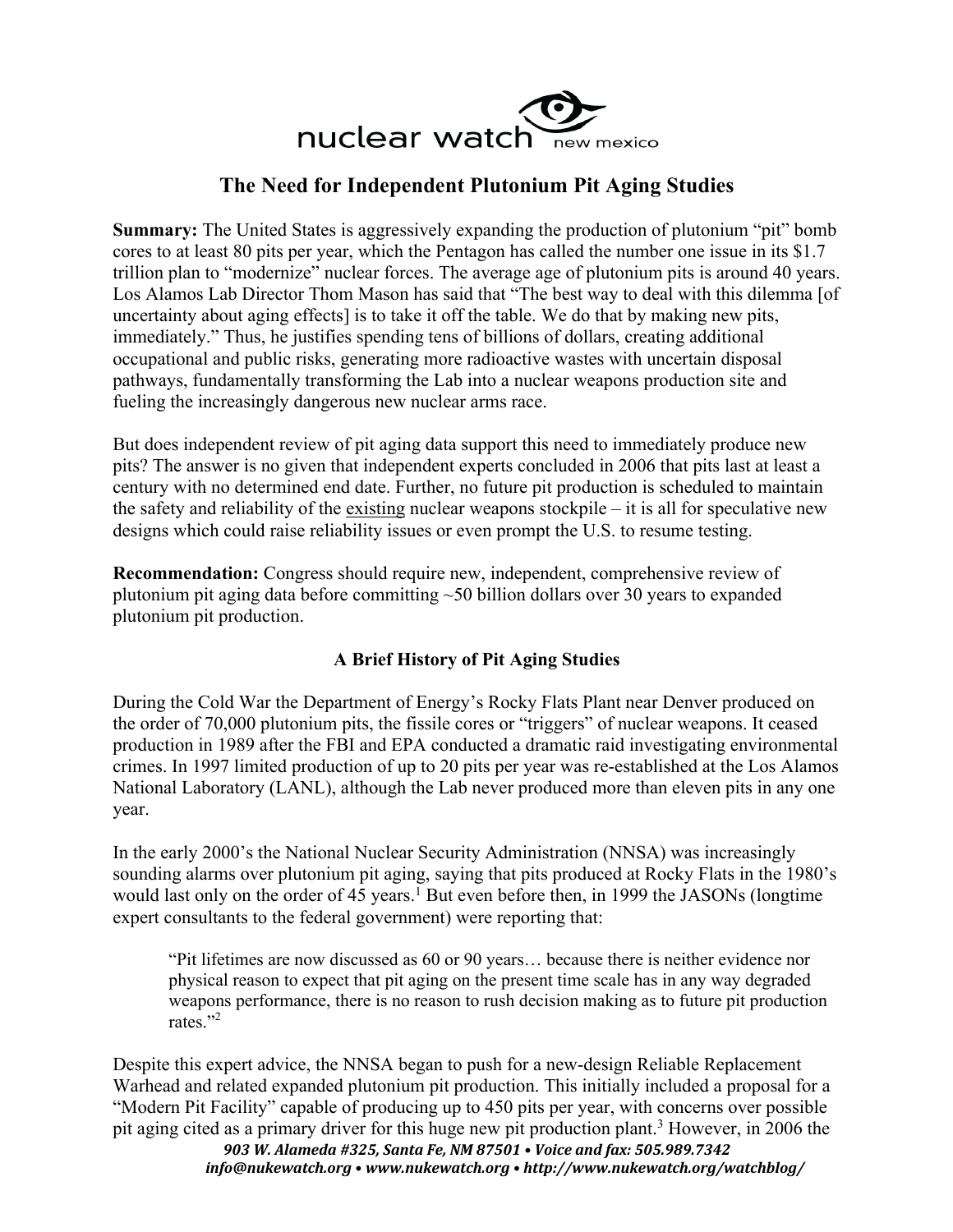JASONs concluded in a well-publicized report that plutonium pits have reliable lifetimes of at least 100 years.<sup>4</sup> Following that, Congress deleted funding for both the Reliable Replacement Warhead and the Modern Pit Facility.

In 2012 the Lawrence Livermore National Laboratory added to the reassuring data about pit aging by declaring:

"This continuing work shows that no unexpected aging issues are appearing in plutonium that has been accelerated to an equivalent of  $\sim$  150 years of age. The results of this work are consistent with, and further reinforce, the Department of Energy Record of Decision to pursue a limited pit manufacturing capability in existing and planned facilities at Los Alamos instead of constructing a new, very large pit manufacturing facility (called the Modern Pit Facility) that would have been capable of producing hundreds of pits a year.

Bruce Goodwin, principal associate director for Weapons and Complex Integration, says he is "extremely pleased" at the continuing positive results… The results, he says, are highly positive for the safety and reliability of the stockpile and for avoiding the costs associated with remanufacturing pits."<sup>5</sup>

Nevertheless, in May 2018 the Pentagon and NNSA announced an aggressive plan to produce at least 80 pits per year,<sup>6</sup> with simultaneous production at LANL of at least 30 pits per year and at least 50 pits per year at the Savannah River Site, costing at least \$50 billion over 30 years.<sup>7</sup>

In 2019 Congress mandated a new JASON study that should:

"…include recommendations of the study for improving the knowledge, understanding, and application of the fundamental and applied sciences related to the study of plutonium aging and pit lifetimes, an estimate of minimum and likely life-times for pits in current warheads, and the feasibility of reusing pits in modified nuclear weapons. The report shall be submitted in unclassified form but may include a classified annex." **<sup>8</sup>**

However, JASON did not have time to do a full study, as it said:

The report requested by the SEWD **[**Senate Energy and Water Development Committee**]** was too wide in scope for JASON to complete during its 2019 Summer Study. NNSA, JASON, and SEWD staff agreed to divide the study into two phases:

• Phase One: Perform a 2019 JASON Summer Study that would generate a letter report covering updates since the prior JASON study on plutonium aging, Pit Lifetime, delivered in 2006.

• Phase Two: Assess the need for the full study, and if deemed necessary and timely, perform a more detailed, multi-year JASON study.**<sup>9</sup>**

Phase One, the letter report, diminutive in size (all of two and a half pages), was completed. For Phase Two, in the letter report JASON did assess the need for a new study (see below) but did not receive any further directive from Congress or the NNSA to "perform a more detailed, multiyear JASON study." However, conveniently for NNSA, the JASONs did recommend that "pit manufacturing be re-established as expeditiously as possible in parallel with the focused program to understand Pu aging…" So NNSA has moved aggressively to expand plutonium pit production but has not updated JASON-reviewed pit aging data as far as is publicly known. It should be emphasized that the 2019 Congressional mandate for new and complete review of pit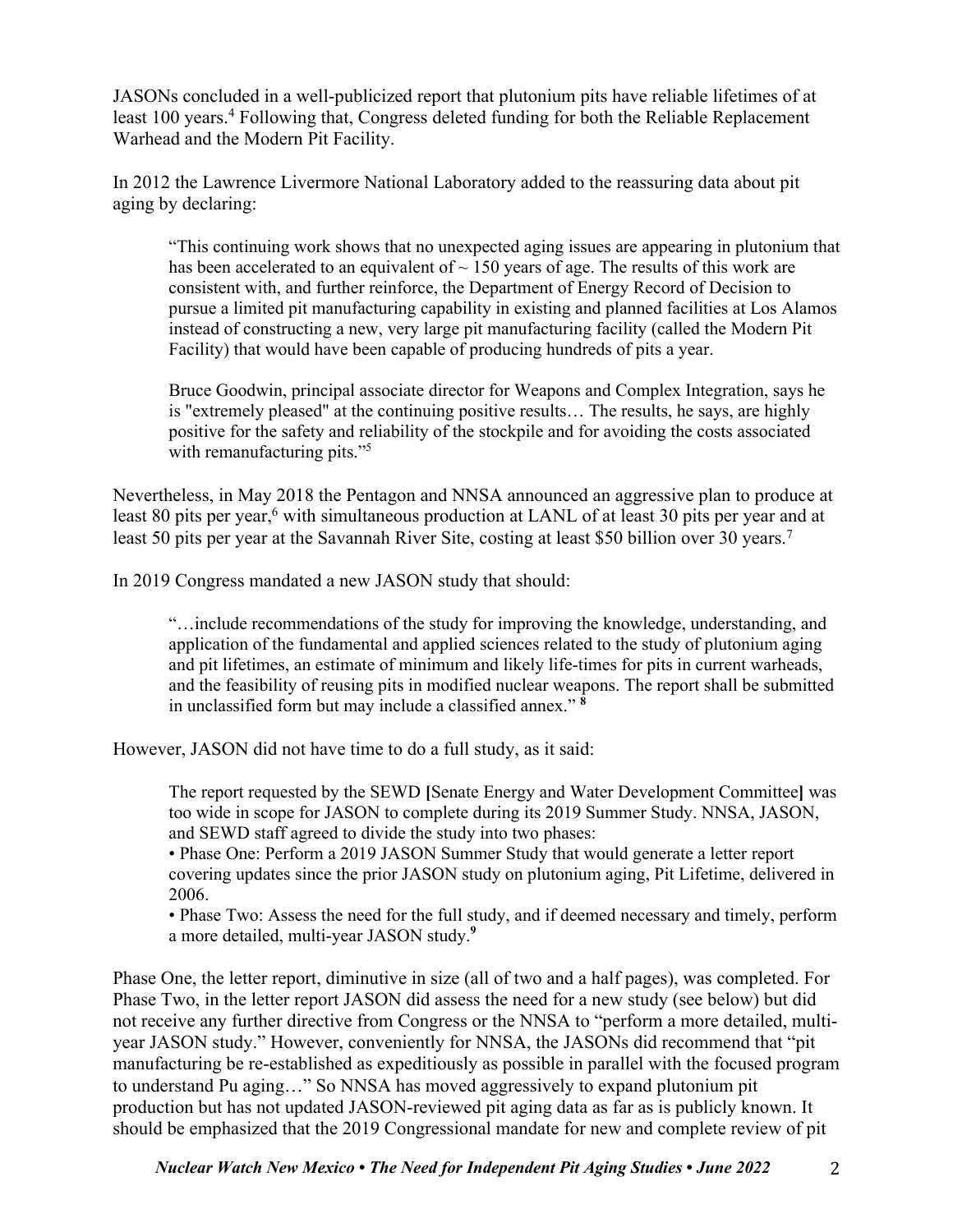aging data has yet to be fulfilled, despite the staggering costs that NNSA plans for expanded plutonium pit production.

The 2019 JASON letter report does point the way to what a future pit aging study should address:

"…in general, studies on Pu aging and its impacts on the performance of nuclear-weapons primaries have not been sufficiently prioritized over the last decade."

"The [labs' pit aging studies] program should assess and, if necessary, mitigate threats to primary performance caused by Pu aging. The labs briefly presented their program to address Pu aging to JASON. The plan seemed sensible, but a detailed JASON assessment would require additional information about the program as well as technical details.

Continued study of Pu-aging should address the following:

• Investigation of the properties of naturally and artificially aged Pu that are relevant to primary yield. These include compressibility, strength, and entropy at weaponsrelevant pressures and densities.

• Completion of aging studies for the full set of Pu materials used in the stockpile. • Extending the range of accelerated aging to identify the types, modes, timescales, and uncertainties in changes of Pu behavior that would affect primary performance.

• The utility of integrated sub-critical experiments with new and aged Pu pits should be explored. They could cover the temperature and pressure conditions encountered during primary implosion to provide information about consequences of Pu aging."

The NNSA and the nuclear weapons labs have capitalized on this half-of-a study, citing it as a "paradigm shift." For example, as the Los Alamos National Laboratory puts it:

"In 2019, the independent scientific advisory group Jason released a study that assessed plutonium pit lifetimes. The study, a follow up to the 2006 Jason report that concluded there wasn't enough proof to support a plutonium aging issue, stated that plutonium aging might in fact eventually impact the reliability of U.S. nuclear weapons. In the unclassified summary, the authors "urge that pit manufacturing be re-established as expeditiously as possible in parallel with the focused program to understand aging, to mitigate against potential risks posed by Pu aging on the stockpile."

With this sudden paradigm shift, concern about aging pits has become more palpable in recent years. How much longer will pits last?

"We don't have an immediate concern with aging," says Los Alamos Director Thom Mason. "Up to this point, the plutonium pits in America's nuclear weapons have been very robust. But the pits we have today were largely manufactured in the 1980s, and we don't have the predictive ability to say with certainty that our current, 40-year-old pits will be good until any particular date. It's sort of glass half full, glass half empty; we can't prove that they will fail, but we also can't prove that they will work."

The best way to deal with this dilemma is to "take it off the table," Mason explains. "We do that by making new pits, immediately."<sup>10</sup>

With that the LANL Director justifies an expanded plutonium pit production program that will cost tens of billions of dollars, raise occupational and public risks, generate increase radioactive wastes with uncertain disposal pathways, fundamentally transform the Lab into a nuclear weapons production site and fuel the increasingly dangerous new nuclear arms race.

*Nuclear Watch New Mexico • The Need for Independent Pit Aging Studies • June 2022* 3